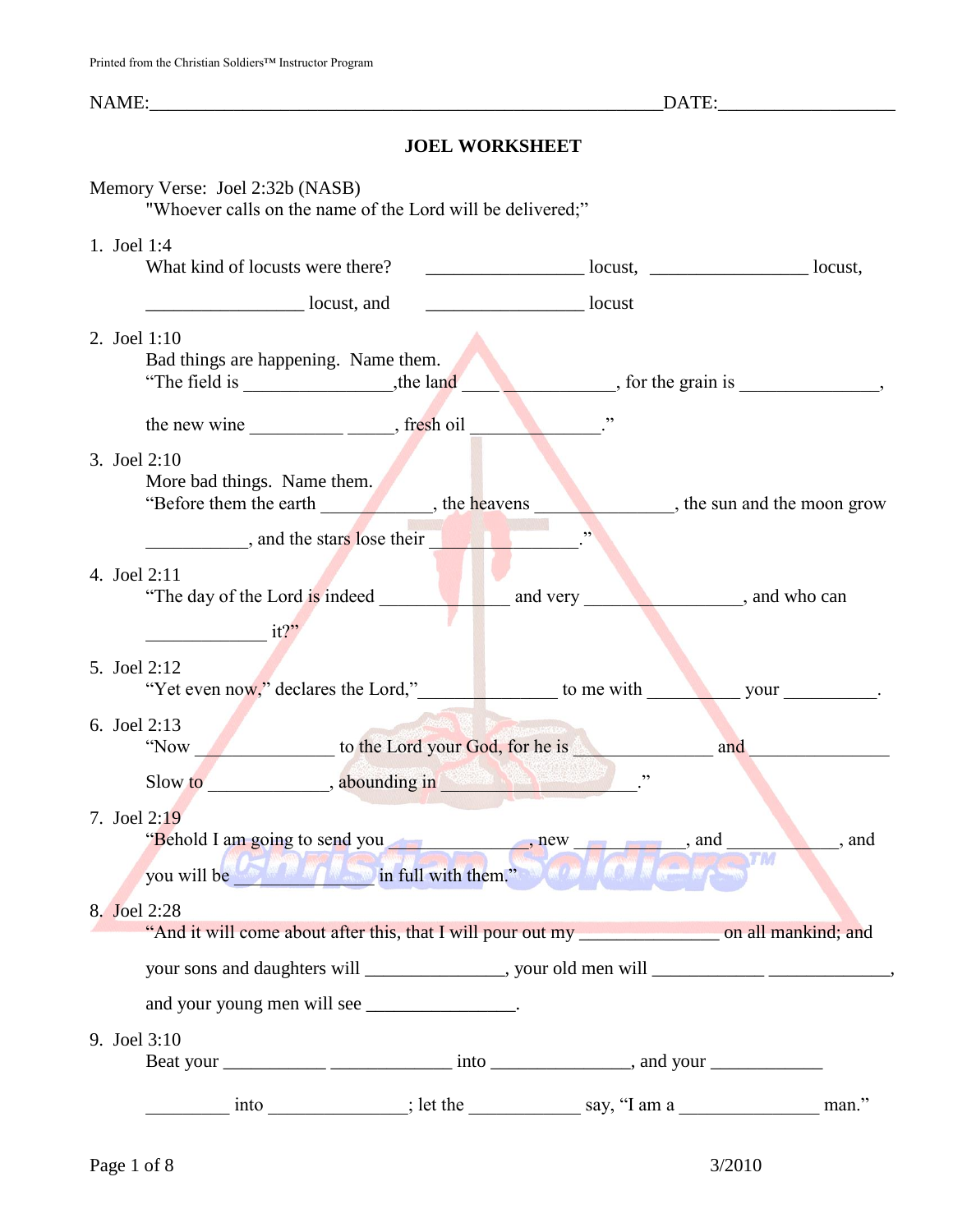| NAME:                                                                                                                                                                                                                                               |                                                                                                                     |  |  |  |  |  |
|-----------------------------------------------------------------------------------------------------------------------------------------------------------------------------------------------------------------------------------------------------|---------------------------------------------------------------------------------------------------------------------|--|--|--|--|--|
| <b>AMOS WORKSHEET</b>                                                                                                                                                                                                                               |                                                                                                                     |  |  |  |  |  |
| Memory Verse: Amos 5:14 (NIV)<br>just as you say he is.                                                                                                                                                                                             | Seek good, not evil, that you may live. Then the Lord God Almighty will be with you,                                |  |  |  |  |  |
| 1. What were Amos' two jobs before God called him to prophesy?<br>$\frac{1}{2}$ Amos 7:14<br>Amos $1:1$                                                                                                                                             |                                                                                                                     |  |  |  |  |  |
| 2. Amos 1:1                                                                                                                                                                                                                                         | Who were the kings of Judah and Israel when Amos served as a prophet?                                               |  |  |  |  |  |
|                                                                                                                                                                                                                                                     |                                                                                                                     |  |  |  |  |  |
| Amos $1:3$<br>the contract of the contract of the                                                                                                                                                                                                   | 3. What neighbor nations of Judah and Israel did God promise to punish for their transgressions (sins)?<br>Amos 1:6 |  |  |  |  |  |
| Amos $1:9$<br><u> Albany a strong and the strong strong and the strong strong strong and the strong strong strong strong strong strong strong strong strong strong strong strong strong strong strong strong strong strong strong strong stron</u>  | Amos $1:11$<br><u> 1990 - Johann Barn, mars ann an t-Amhain ann an t-</u>                                           |  |  |  |  |  |
| <u> Alban Maria Maria San Barat da Barat da Barat da Barat da Barat da Barat da Barat da Barat da Barat da Barat da Barat da Barat da Barat da Barat da Barat da Barat da Barat da Barat da Barat da Barat da Barat da Barat da </u><br>Amos $1:13$ | Amos $2:1$                                                                                                          |  |  |  |  |  |
| 4. Amos 2:4<br>What were the transgressions of Judah that God promised to punish?                                                                                                                                                                   |                                                                                                                     |  |  |  |  |  |
|                                                                                                                                                                                                                                                     |                                                                                                                     |  |  |  |  |  |
|                                                                                                                                                                                                                                                     |                                                                                                                     |  |  |  |  |  |
|                                                                                                                                                                                                                                                     | Their lies have led them ________________(they went away from God)                                                  |  |  |  |  |  |
| 5. Amos 2:6-9<br>What were the transgressions of Israel that God promised to punish?                                                                                                                                                                |                                                                                                                     |  |  |  |  |  |
| advantage of honest people and poor people to make themselves rich)                                                                                                                                                                                 |                                                                                                                     |  |  |  |  |  |
|                                                                                                                                                                                                                                                     |                                                                                                                     |  |  |  |  |  |
|                                                                                                                                                                                                                                                     | A man and his father resort to the (they committed sexual sin)                                                      |  |  |  |  |  |
|                                                                                                                                                                                                                                                     | In the house of their God they drank the (they take God's offerings for themselves)                                 |  |  |  |  |  |
| 6. Amos 5:14-15<br>What did God want the people of Judah and Israel to do?                                                                                                                                                                          |                                                                                                                     |  |  |  |  |  |
| be with you.                                                                                                                                                                                                                                        | Seek ______________ and not evil that you may ______________ and then the Lord God Almighty will                    |  |  |  |  |  |
|                                                                                                                                                                                                                                                     | Hate _________, love good, and establish _____________ in the gate (court was held at the gate).                    |  |  |  |  |  |
| 7. Amos 7:1-3                                                                                                                                                                                                                                       | God gave Amos a vision about locusts attacking the crops. Amos prayed for his country.<br>What did God do?          |  |  |  |  |  |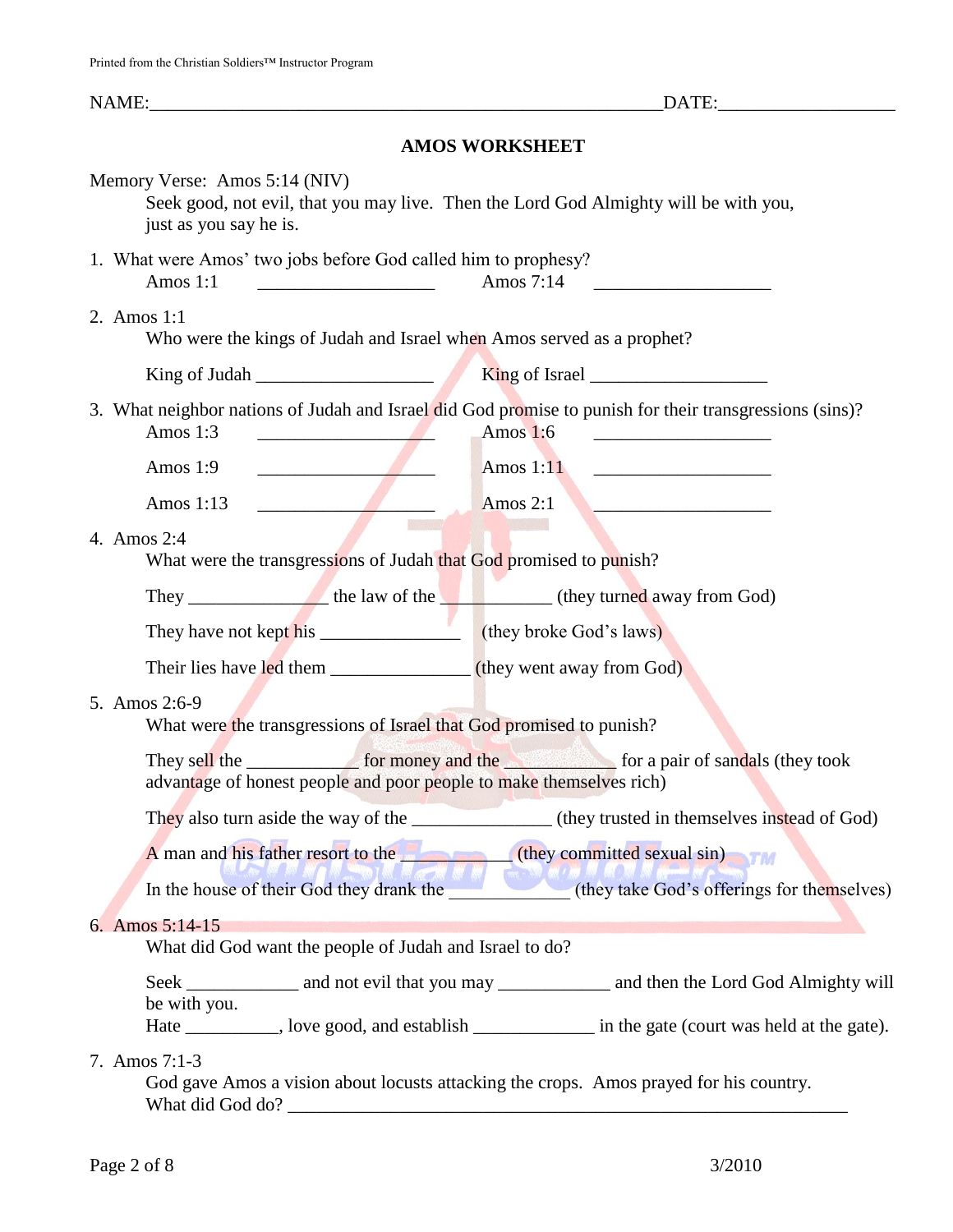NAME: THE SAME SERVICE SERVICE SERVICE SERVICE SERVICE SERVICE SERVICE SERVICE SERVICE SERVICE SERVICE SERVICE

# **OBADIAH WORKSHEET**

Memory verse: Obadiah 1:15b (NASV)

As you have done, it will be done to you. Your dealings will return on your own head.

Obadiah means "servant (or worshiper) of the Lord." His prophecy is one of judgment against Edom. The Edomites were related to the Israelites. Centuries before, Isaac had twin sons, Jacob and Esau. Jacob passionately desired to inherit the covenant promises of God while Esau was indifferent to spiritual values. The descendants from these twin brothers form two nations: Israel (from Jacob) and Edom (from Esau).

Over the years, a deep hostility grew between the two nations. Edom was proud of their security and gloated over Israel's devastation by foreign powers. Edom's participation in that disaster will bring on God's wrath.

Equivalent names for Israel: Jacob, Jerusalem, and Mount Zion Equivalent names for Edom: Esau and Teman

1. Obadiah 1:3-4

Where do the Edomites live?

2. Obadiah 1:10 (Multiple choice) **Answer**:

What is the main reason that Edom will be brought to shame?

- A. Arrogance C. Violence
- B. Name calling D. Stealing
- 
- 3. Obadiah 1:15 (Multiple choice) **Answer**: \_\_\_\_\_\_\_\_\_\_\_

For all nations, the day of the Lord draws near. This is not just limited to Edom. When God unleashes his wrath on them, what will be the measure of how they are punished?

- A. Have to pay back ten times C. Eye for an eye
- B. Will now be Israel's servants D. Same as they have done to Israel

# 4. Obadiah 1:18 (Yes or no) **Answer: Answer: Answer: Answer: Answer: Answer: Answer: Answer: Answer: Answer: Answer: Answer: Answer: Answer: Answer: Answer: Answer: Answer: Answer: Ans**

The house of Esau (Edom) will be reduced to stubble. Will there be any survivors from this nation?

# 5. Obadiah 1:19-20

These verses describe who will take over the land after God's judgment has taken place. Draw a line showing the land and its new inhabitants.

| Gilead                                 | Israel exiles in Canaan                   |
|----------------------------------------|-------------------------------------------|
| <b>Mountain of Esau</b>                | Benjamin                                  |
| Negev                                  | Those living in the foothills or lowlands |
| Zarephath                              | Israel exiles in Sepharad                 |
| Philistine plains, Ephraim and Samaria | Negev                                     |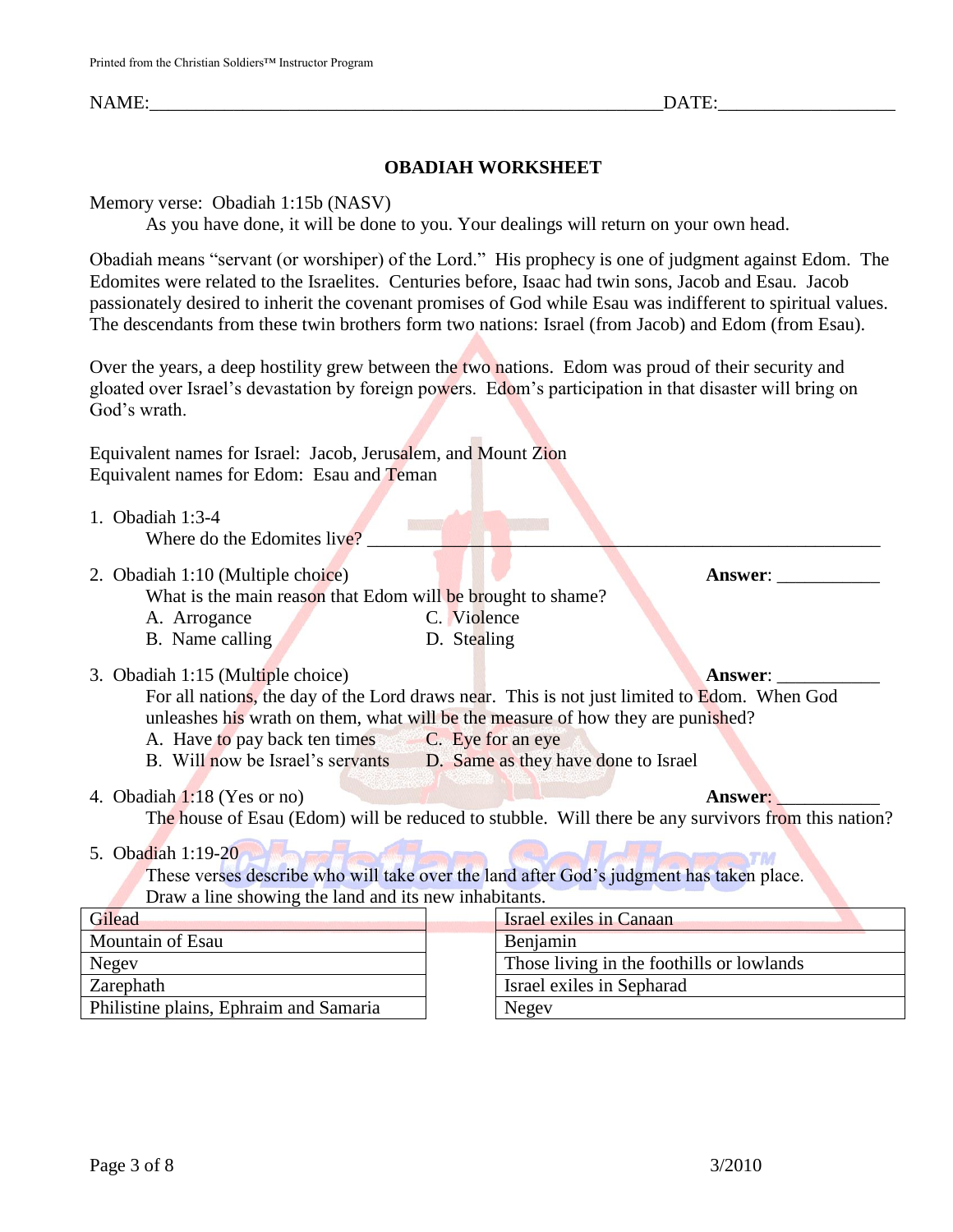NAME: THE SAME SERVICE SERVICE SERVICE SERVICE SERVICE SERVICE SERVICE SERVICE SERVICE SERVICE SERVICE SERVICE **JONAH WORKSHEET** Memory Verse: Jonah 2:2b (NIV) From the depths of the grave I called for help, and you listened to my cry. 1. Jonah 1:1 (Multiple choice) **Answer**: \_\_\_\_\_\_\_\_\_\_\_ What city did God tell Jonah to go preach to? A. Damascus C. Nineveh B. Austin D. Joppa 2. Jonah 1:3 Jonah ran away from the Lord and headed for  $\blacksquare$ 3. Jonah 1:17 After Jonah was tossed into the sea, the Lord provided a great \_\_\_\_\_\_\_\_\_\_\_\_\_ to \_\_\_\_\_\_\_\_\_\_\_\_\_\_\_ Jonah. Jonah was inside the \_\_\_\_\_\_\_\_\_\_\_\_\_\_\_ for three days and nights. 4. Jonah 2:1 From inside the Jonah Lord his God. 5. Jonah 2:8 Those who cling to worthless idols forfeit the **the set of the set of the set of the set of the set of the set of the set of the set of the set of the set of the set of the set of the set of the set of the set of the set o** 6. Jonah 3:3 Jonah obeyed the **Lord** and went to \_\_\_\_\_\_\_\_\_\_\_\_\_\_. 7. Jonah 3:4 On the first day, Jonah started into the city. He proclaimed: "Forty more and will be overturned. 8. Jonah 3:6 When the news reached the <u>the second the second the second the second term</u> he rose from his  $\frac{1}{2}$  took off his royal robes, covered himself with \_\_\_\_\_\_\_\_\_\_\_\_\_\_\_\_ and sat down in the dust. TM 9. Jonah 3:10 When God saw what they did and how they **the contract of the contract of the contract of the contract of the contract of the contract of the contract of the contract of the contract of the contract of the contract of the c** he had \_\_\_\_\_\_\_\_\_\_\_\_\_\_\_ and did not bring upon them the \_\_\_\_\_\_\_\_\_\_\_\_\_\_\_ he had threatened.

## 10. Jonah 4:4

But the Lord God replied, "Have you any right to be \_\_\_\_\_\_\_\_\_\_\_\_\_\_\_?"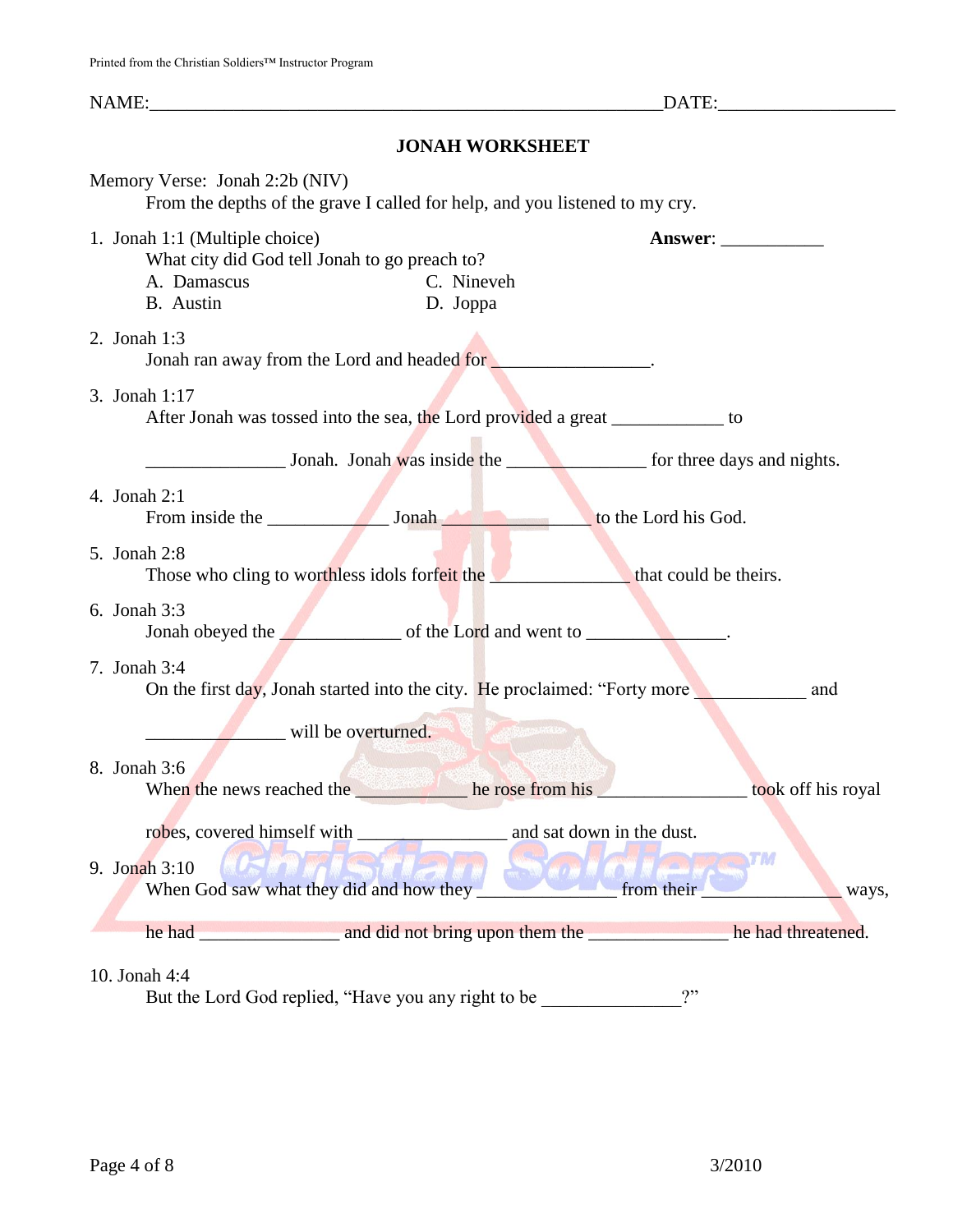## **MICAH WORKSHEET**

## Memory verse: Micah 7:7 (NIV)

But as for me, I watch in hope for the LORD, I wait for God my Savior; my God will hear me.

### 1. Micah 1:3

"Look! The \_\_\_\_\_\_\_\_\_\_\_\_ is coming from his dwelling place; he comes down and treads the high places of the earth."

## 2. Micah 1:5

"All this is because of the sins of the house of the sins of the house of

## 3. Micah 1:7

"All her will be broken to pieces; all her \_\_\_\_\_\_\_\_\_\_\_\_\_\_\_ will be burned with fire; I will destroy all her images."

### 4. Micah 2:3

Therefore the Lord says, "I'm planning a state against this people, from which you

cannot save yourselves. You will no longer walk proudly, for it will be a time of  $\ddot{\hspace{1cm}}$ ."

### 5. Micah 3:1

Then I said, "Listen you leaders of \_\_\_\_\_\_\_\_\_\_\_\_\_, you rulers of the house of \_\_\_\_\_\_\_\_\_\_\_\_."

### 6. Micah 3:4

"Then they will cry out to the Lord, but He will not \_\_\_\_\_\_\_\_\_\_\_\_\_\_\_\_ them. At that time He will

hide his face from them because of the the state of the state of the state of the state of the state of the state of the state of the state of the state of the state of the state of the state of the state of the state of t

## 7. Micah 5:2 (Multiple choice) **Answer: Answer:**

\_\_\_\_\_\_\_\_\_\_\_\_\_\_\_.

"But you, Bethlehem Ephrathah, though you are small among the clans of Judah, out of you will come for me one who will be ruler over Israel, whose origins are from of old, from ancient times." This was a stunning and accurate prophecy because:

A. It names Bethlehem as the Messiah's birthplace. C. It was fulfilled. B. It names the tribe that Jesus came from. D. A,B, and C. T.M.

## 8. Micah 7:18

"Who is a God like you, you pardons \_\_\_\_\_\_\_\_\_\_\_\_\_\_\_\_ and forgives the transgression of the

remnant of his inheritance? You do not stay forever but delight to show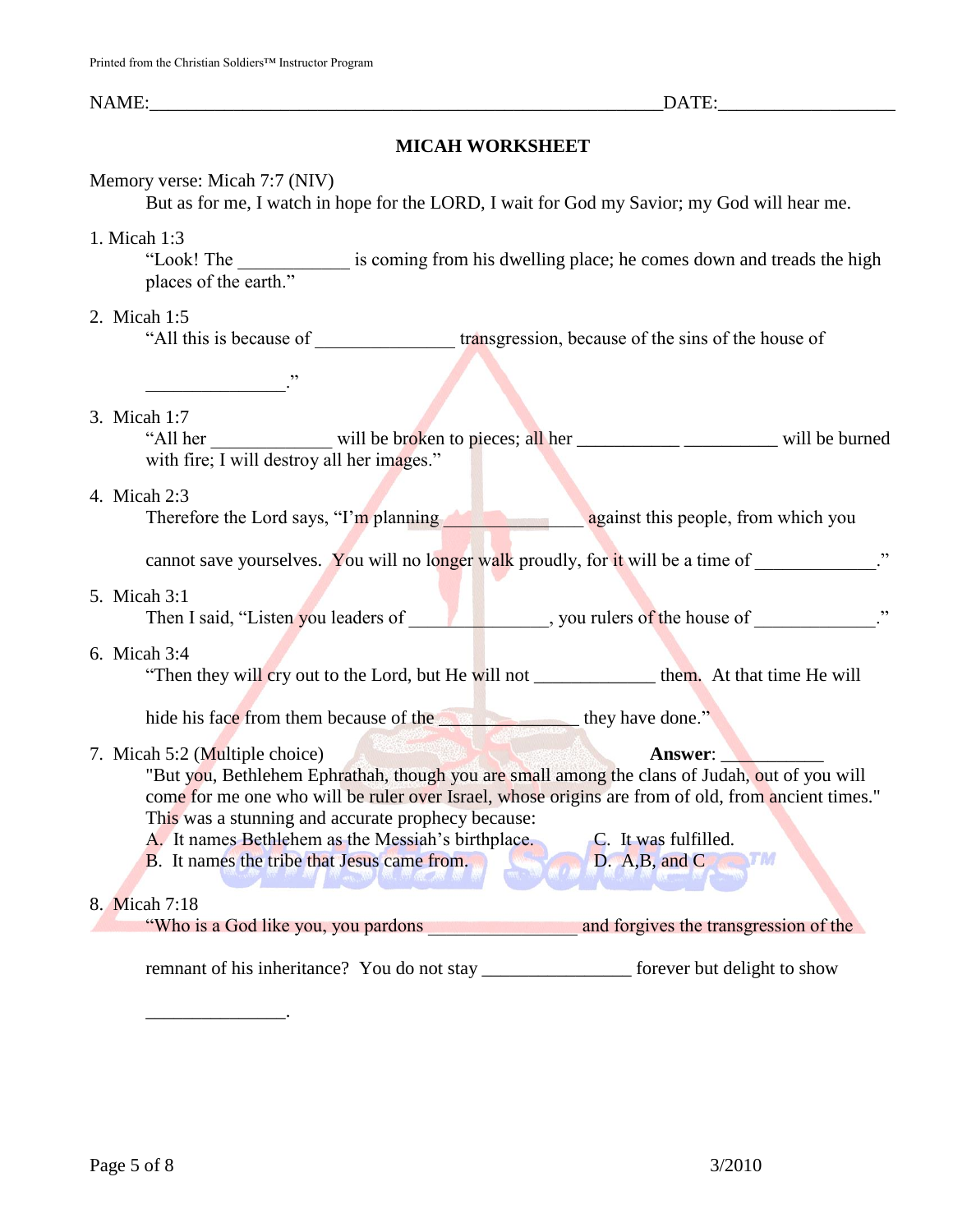# **NAHUM WORKSHEET**

| Memory verse: Nahum 3:1a (NIV)<br>Woe to the city of blood, full of lies,                                                                                    |  |  |  |  |  |
|--------------------------------------------------------------------------------------------------------------------------------------------------------------|--|--|--|--|--|
| 1. Nahum 1:1<br>Nineveh was the capital of the Assyrian Empire. __________________ had a vision concerning<br>$\mathcal{L} = \mathcal{L} \times \mathcal{L}$ |  |  |  |  |  |
| 2. Nahum 1:2<br>God.                                                                                                                                         |  |  |  |  |  |
| 3. Nahum 1:12                                                                                                                                                |  |  |  |  |  |
| 4. Nahum 1:14<br>The Lord has given a command concerning you,<br>: "You will have no<br>descendants to bear your name."                                      |  |  |  |  |  |
| 5. Nahum 1:14<br>"I will destroy the<br>that are in the<br>and<br>temple of your                                                                             |  |  |  |  |  |
| 6. Nahum 2:8<br>is like a pool and its water is draining away.                                                                                               |  |  |  |  |  |
| 7. Nahum 3:5<br>"I am against you" declares the                                                                                                              |  |  |  |  |  |
| 8. Nahum 3:5<br>"I will show the nations your<br>and the kingdoms your                                                                                       |  |  |  |  |  |
| THE SAND WAY AND AND AND AND AND WORK<br><b>WHEN</b> I AN<br>9. Nahum 3:11<br>You too will become drunk; you will go into hiding and seek<br>from the        |  |  |  |  |  |

# 10. Nahum 3:19

Nothing can heal your wound; your injury is \_\_\_\_\_\_\_\_\_\_\_\_\_\_\_.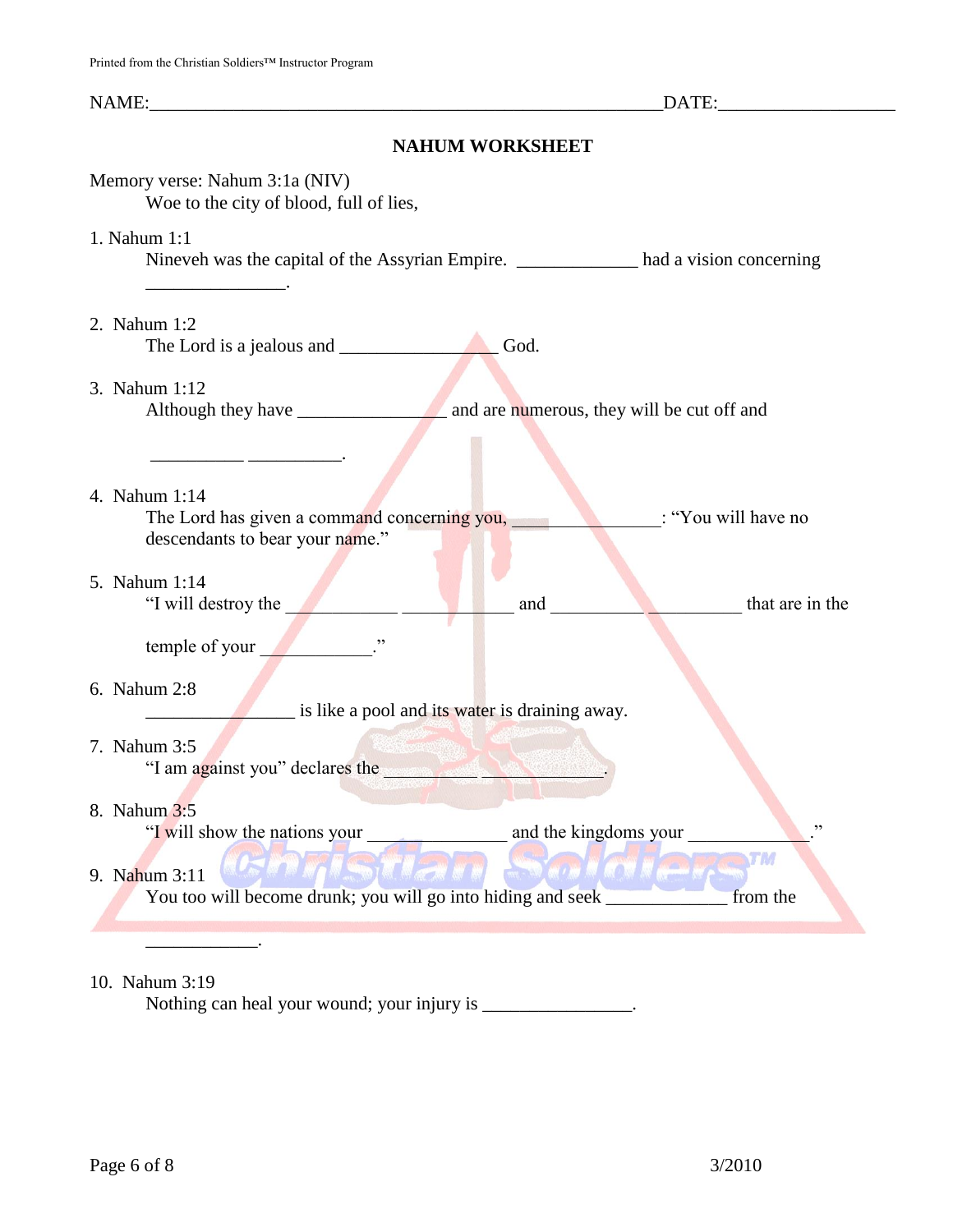# **HABAKKUK WORKSHEET**

Memory verse: Habakkuk 2:20 (NASB)

"But the Lord is in His holy temple. Let all the earth be silent before Him."

Habakkuk complained to the Lord that He allowed the wicked to flourish and were not being punished for their evil deeds. Habakkuk couldn't understand why a just God would allow such evil to exist. God replied that He is a just God and is always in control of the world regardless of the apparent triumph of evil. Habakkuk replied to God that no matter what happens during his lifetime, he would be joyful in the Lord.

| 1. Habakkuk 1:2                                                                                                                                                                                                                                                                                                                                                                                                                                                               | How long, O Lord, will _______________ for ___________, and you ________________________ hear.                                                                                                                                 |  |
|-------------------------------------------------------------------------------------------------------------------------------------------------------------------------------------------------------------------------------------------------------------------------------------------------------------------------------------------------------------------------------------------------------------------------------------------------------------------------------|--------------------------------------------------------------------------------------------------------------------------------------------------------------------------------------------------------------------------------|--|
| 2. Habakkuk 1:4                                                                                                                                                                                                                                                                                                                                                                                                                                                               |                                                                                                                                                                                                                                |  |
| 3. Habakkuk 1:8                                                                                                                                                                                                                                                                                                                                                                                                                                                               | Their horses are swifter than and keeper than the evening.                                                                                                                                                                     |  |
| 4. Habakkuk 1:13<br>Your eyes are too pure to approve                                                                                                                                                                                                                                                                                                                                                                                                                         |                                                                                                                                                                                                                                |  |
| 5. Habakkuk 2:9<br>"Woe to him who gets                                                                                                                                                                                                                                                                                                                                                                                                                                       | for his house to put his nest on high."                                                                                                                                                                                        |  |
| 6. Habakkuk 2:12                                                                                                                                                                                                                                                                                                                                                                                                                                                              |                                                                                                                                                                                                                                |  |
| 7. Habakkuk 3:3                                                                                                                                                                                                                                                                                                                                                                                                                                                               |                                                                                                                                                                                                                                |  |
| 8. Habakkuk 3:4                                                                                                                                                                                                                                                                                                                                                                                                                                                               | His is like the series is like the series of the series of the series of the series of the series of the series of the series of the series of the series of the series of the series of the series of the series of the serie |  |
| 9. Habakkuk 3:6<br>His ways are ____________________.                                                                                                                                                                                                                                                                                                                                                                                                                         |                                                                                                                                                                                                                                |  |
| 10. Habakkuk 3:13                                                                                                                                                                                                                                                                                                                                                                                                                                                             | You struck the struck of the house of the struck to lay him open from                                                                                                                                                          |  |
| $\frac{1}{\sqrt{1-\frac{1}{2}}}\cos\left(\frac{1}{2}\cos\left(\frac{1}{2}\cos\left(\frac{1}{2}\cos\left(\frac{1}{2}\cos\left(\frac{1}{2}\cos\left(\frac{1}{2}\cos\left(\frac{1}{2}\cos\left(\frac{1}{2}\cos\left(\frac{1}{2}\cos\left(\frac{1}{2}\cos\left(\frac{1}{2}\cos\left(\frac{1}{2}\cos\left(\frac{1}{2}\cos\left(\frac{1}{2}\cos\left(\frac{1}{2}\cos\left(\frac{1}{2}\cos\left(\frac{1}{2}\cos\left(\frac{1}{2}\cos\left(\frac{1}{2}\cos\left(\frac{1}{2}\cos\left$ |                                                                                                                                                                                                                                |  |
| 11. Habakkuk 3:17                                                                                                                                                                                                                                                                                                                                                                                                                                                             |                                                                                                                                                                                                                                |  |
|                                                                                                                                                                                                                                                                                                                                                                                                                                                                               |                                                                                                                                                                                                                                |  |
|                                                                                                                                                                                                                                                                                                                                                                                                                                                                               |                                                                                                                                                                                                                                |  |
|                                                                                                                                                                                                                                                                                                                                                                                                                                                                               |                                                                                                                                                                                                                                |  |
| in the stalls, yet I                                                                                                                                                                                                                                                                                                                                                                                                                                                          | $\frac{1}{2}$ in the Lord.                                                                                                                                                                                                     |  |